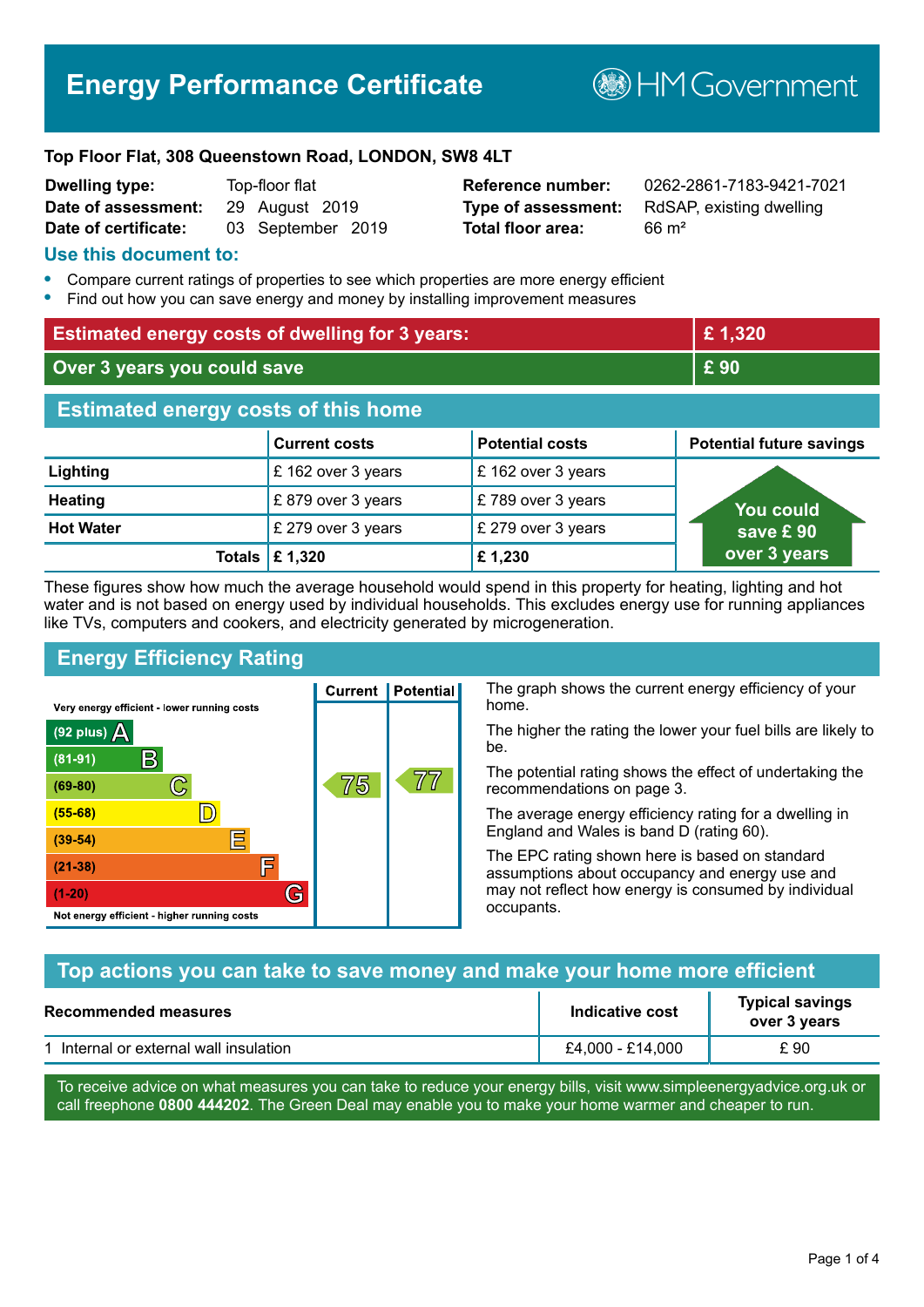## **Summary of this home's energy performance related features**

| <b>Element</b>        | <b>Description</b>                             | <b>Energy Efficiency</b> |
|-----------------------|------------------------------------------------|--------------------------|
| Walls                 | Solid brick, as built, no insulation (assumed) | $\star$ * * * *          |
| Roof                  | Roof room(s), insulated (assumed)              | ★★★★☆                    |
| Floor                 | (another dwelling below)                       |                          |
| Windows               | Fully double glazed                            | ★★★☆☆                    |
| Main heating          | Boiler and radiators, mains gas                | ★★★★☆                    |
| Main heating controls | Programmer, room thermostat and TRVs           | ★★★★☆                    |
| Secondary heating     | None                                           |                          |
| Hot water             | From main system                               | ★★★★☆                    |
| Lighting              | Low energy lighting in all fixed outlets       | *****                    |

Current primary energy use per square metre of floor area: 148 kWh/m² per year

The assessment does not take into consideration the physical condition of any element. 'Assumed' means that the insulation could not be inspected and an assumption has been made in the methodology based on age and type of construction.

#### **Low and zero carbon energy sources**

Low and zero carbon energy sources are sources of energy that release either very little or no carbon dioxide into the atmosphere when they are used. Installing these sources may help reduce energy bills as well as cutting carbon. There are none provided for this home.

## **Your home's heat demand**

For most homes, the vast majority of energy costs derive from heating the home. Where applicable, this table shows the energy that could be saved in this property by insulating the loft and walls, based on typical energy use (shown within brackets as it is a reduction in energy use).

| <b>Heat demand</b>           | <b>Existing dwelling</b> | Impact of loft<br>insulation | Impact of cavity<br>wall insulation | Impact of solid<br>wall insulation |
|------------------------------|--------------------------|------------------------------|-------------------------------------|------------------------------------|
| Space heating (kWh per year) | 4.030                    | (584)                        | N/A                                 | (694)                              |
| Water heating (kWh per year) | 2,134                    |                              |                                     |                                    |

You could receive Renewable Heat Incentive (RHI) payments and help reduce carbon emissions by replacing your existing heating system with one that generates renewable heat, subject to meeting minimum energy efficiency requirements. The estimated energy required for space and water heating will form the basis of the payments. For more information, search for the domestic RHI on the www.gov.uk website.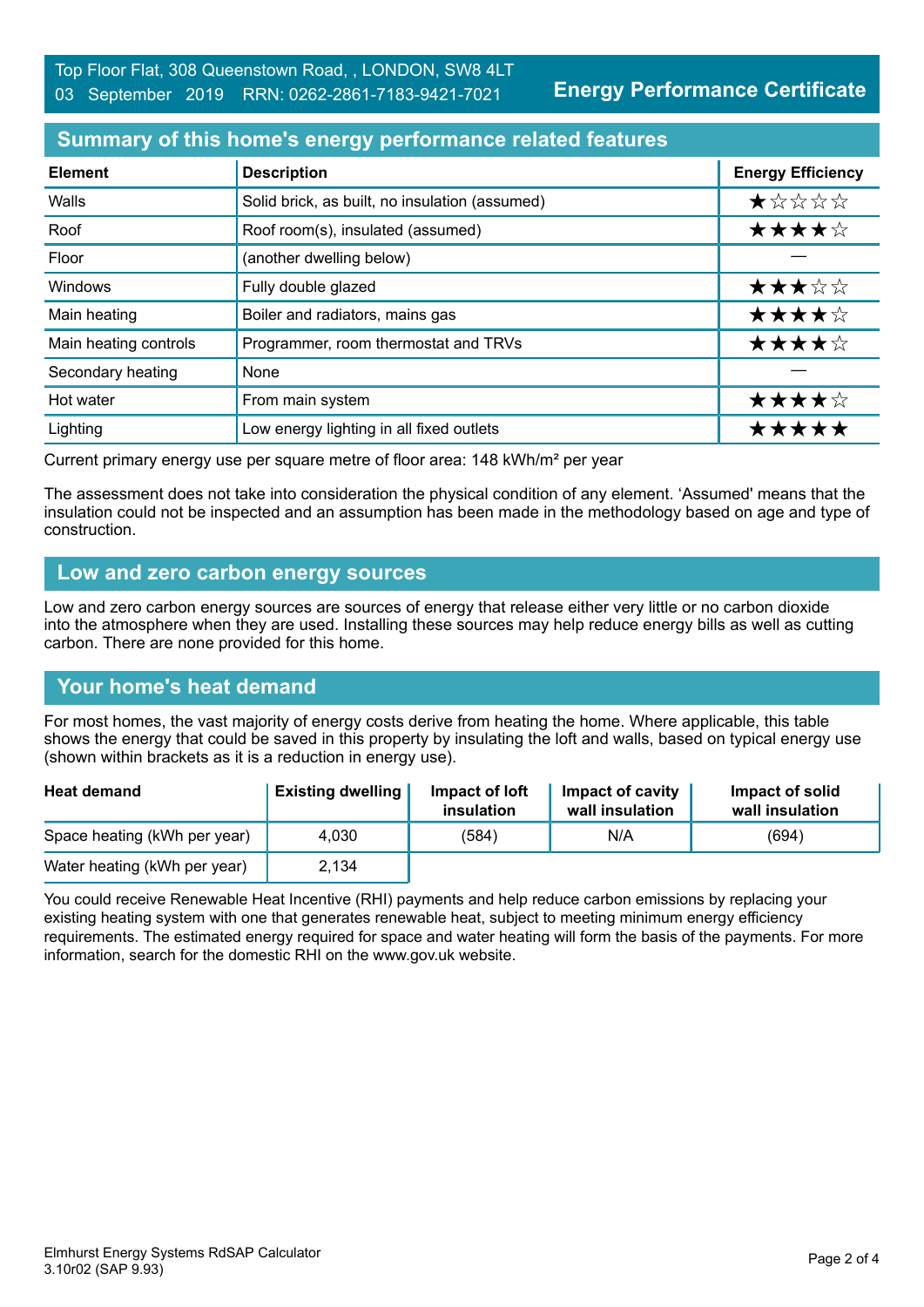### **Recommendations**

The measures below will improve the energy performance of your dwelling. The performance ratings after improvements listed below are cumulative; that is, they assume the improvements have been installed in the order that they appear in the table. To receive advice on what measures you can take to reduce your energy bills, visit www.simpleenergyadvice.org.uk or call freephone 0800 444202. Before installing measures, you should make sure you have secured the appropriate permissions, where necessary. Such permissions might include permission from your landlord (if you are a tenant) or approval under Building Regulations for certain types of work.

| Recommended measures                 | Indicative cost  | <b>Typical savings</b><br>per year | <b>Rating after</b><br><b>improvement</b> |
|--------------------------------------|------------------|------------------------------------|-------------------------------------------|
| Internal or external wall insulation | £4,000 - £14,000 | £ 30                               | C77                                       |

## **Financial Support and the Green Deal**

Green Deal Finance allows you to pay for some of the cost of your improvements in instalments under a Green Deal Plan (note that this is a credit agreement, but with instalments being added to the electricity bill for the property). The availability of a Green Deal Plan will depend upon your financial circumstances. There is a limit to how much Green Deal Finance can be used, which is determined by how much energy the improvements are estimated to **save** for a 'typical household'.

You may also be able to obtain support towards repairs or replacements of heating systems and/or basic insulation measures under the ECO scheme, provided that you are in receipt of qualifying benefits or tax credits. To learn more about this scheme and the rules about eligibility, visit www.simpleenergyadvice.org.uk or call freephone **0800 444202** for England and Wales.